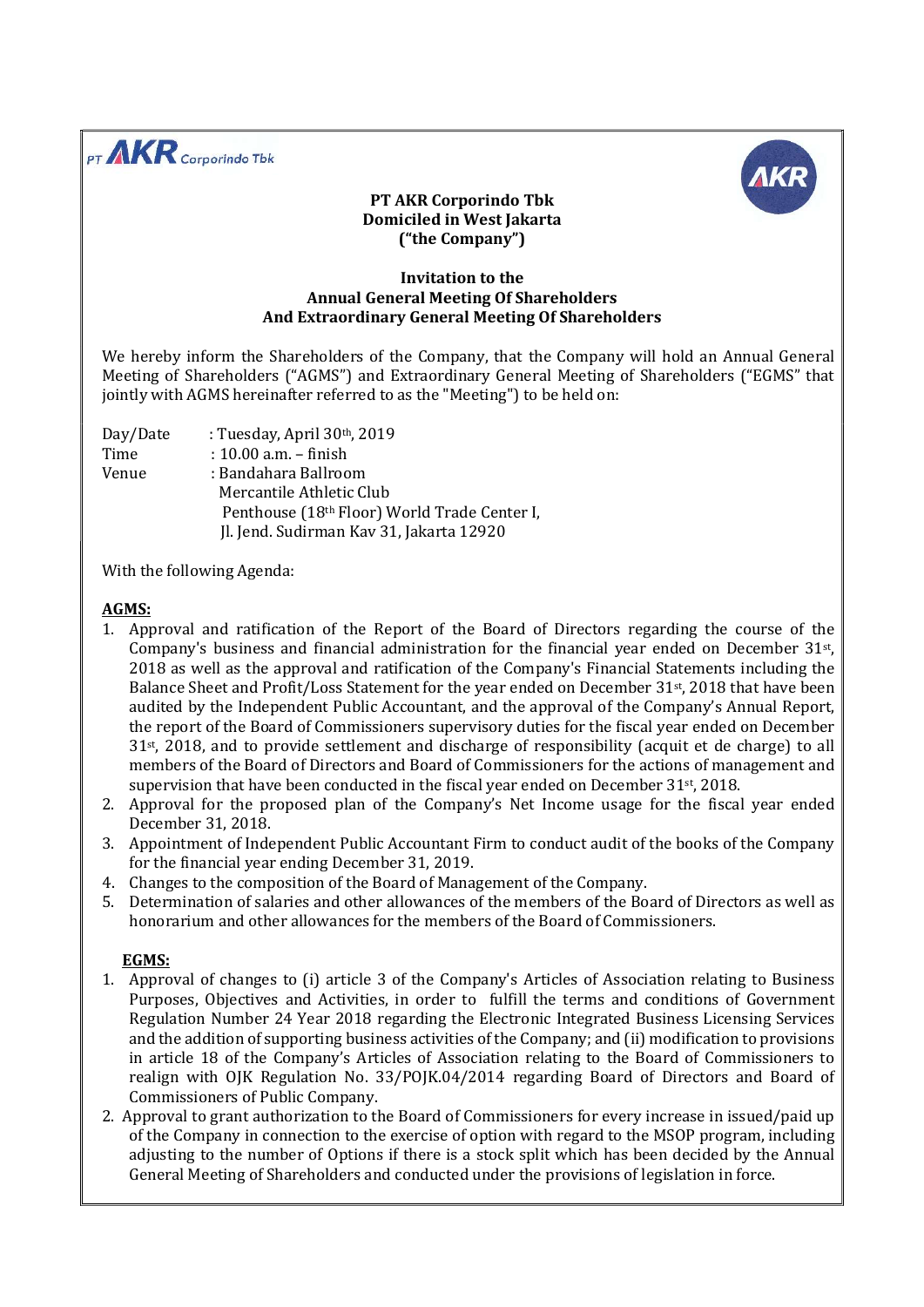# Explanatory Statement

Dear Esteemed Shareholders,

The Board of Directors of PT AKR Corporindo Tbk (the "Company") hereby presents to the Company's Shareholders the following Explanatory Statement, regarding the resolutions to be approved at the Company's Annual General Meeting of Shareholders, to be held on April 30, 2019, at 10:00am (West Indonesia Time)

1. Approval and ratification of the Report of the Board of Directors regarding the course of the Company's business and financial administration for the financial year ended on December 31st, 2018 as well as the approval and ratification of the Company's Financial Statements including the Balance Sheet and Profit/Loss Statement for the year ended on December 31st, 2018 that have been audited by the Independent Public Accountant, and the approval of the Company's Annual Report, the report of the Board of Commissioners supervisory duties for the fiscal year ended on December  $31st$ , 2018, and to provide settlement and discharge of responsibility (acquit et de charge) to all members of the Board of Directors and Board of Commissioners for the actions of management and supervision that have been conducted in the fiscal year ended on December 31st, 2018.

**Explanation**: With respect to above meeting agenda, the Company will provide explanations to the shareholders regarding the implementation of Company's business activity during the fiscal year 2018 and the financial position as listed in the Company's Financial Report for the fiscal year ended December 31, 2018. Based on Article 10 paragraph 5 of Company's Articles of Association, the approval of the Financial Report as stated above will provide release and full acquit (acquit et de charge) to all members of the Board of Directors and Board of Commissioners for the actions of management and supervision which have been done in the fiscal year ended December 31, 2018.

#### Explanatory statement :

The Financial statements for the year ended December 31, 2018 have been audited by Purwantono, Sungkoro & Surja (a member firm of Ernst & Young Global Limited) and the Audit report dated March 14th, 2019 stated that the consolidated financial statements present fairly, in all material aspects, the consolidated financial position of the Company and its subsidiaries as on December 31, 2018.

The annual report for the year ended December 31, 2018, is available for download on the Company's website or IDX website on the following link – http://www.akr.co.id/annual-report

The Resolution to be approved by the AGM is to approve the Annual report of the Board of Directors and Board of Commissioners detailing the strategies employed, financial performance and other matters listed in the report. The Board of Directors hereby requests the shareholders to approve and ratify the Report.

According to Indonesian corporate law, shareholders are required to provide the approval of the Annual Report so that to provide full discharge (acquit et de charge) to all members of the Board of Directors and Board of Commissioners for all their actions stated in the Annual Report.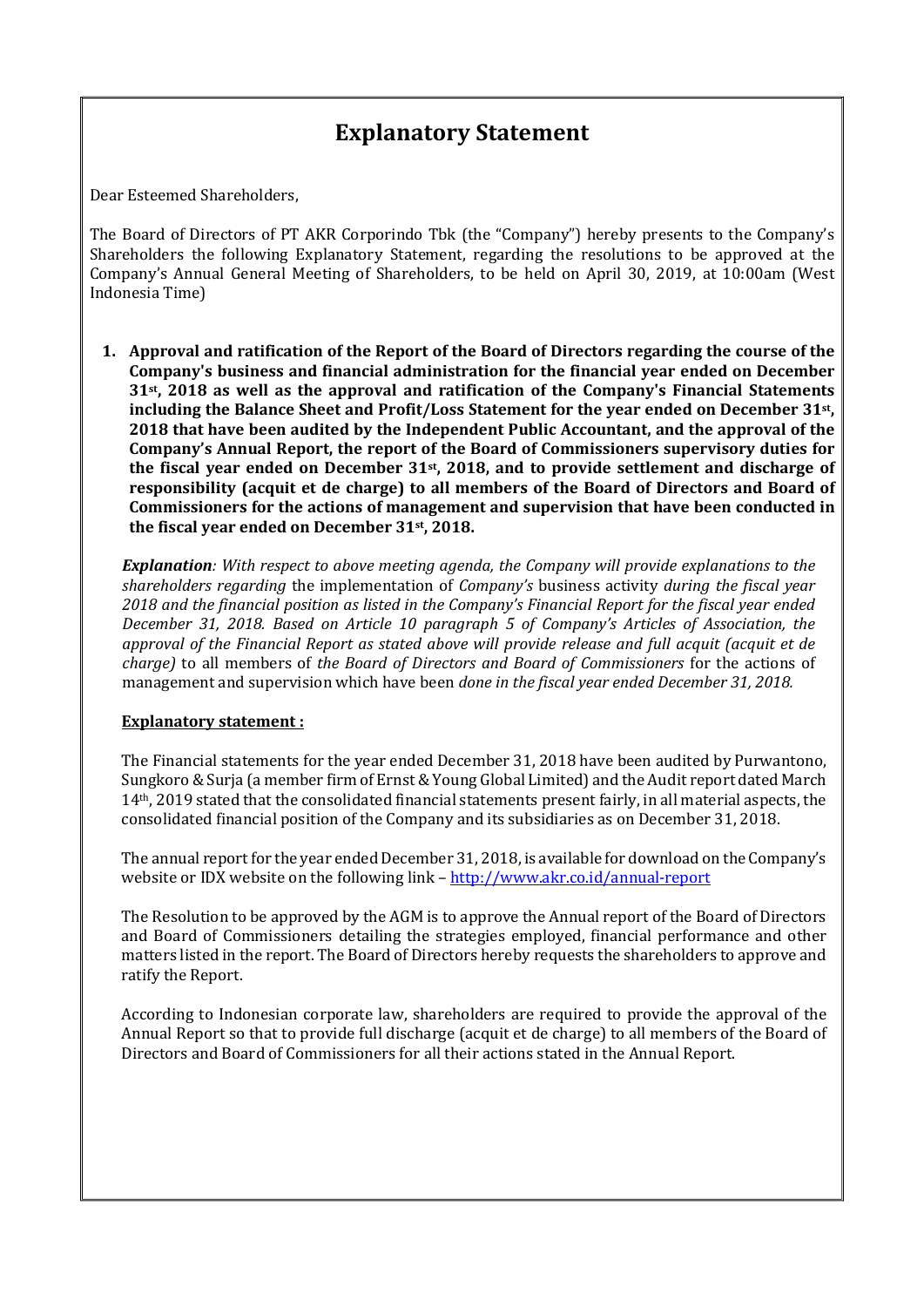Overall, AKR reported a good financial performance during 2018, with 29% increase in Sales revenue to Rp23,548 bn, supported by the trading distribution of petroleum and basic chemicals segment and a 37% increase in Profit for the year attributable to the equity shareholders of the company to Rp 1,645 bn in 2018. Key Highlights of 2018 performance are as follows:

|                         | <b>UOM</b>        | 2018   | 2017     | %Δ     |
|-------------------------|-------------------|--------|----------|--------|
| Sales and Revenues      | Rp bn             | 23,548 | 18,287.9 | 29%    |
| <b>Gross Profit</b>     | R <sub>p</sub> bn | 1,555  | 1,867    | $-17%$ |
| <b>Operating Profit</b> | Rp bn             | 936    | 1,137    | $-18%$ |
| Net Income              | Rp bn             | 1,645  | 1,202    | 37%    |
|                         | $\%$              | 7.0%   | 6.6%     |        |
| <b>ROA</b>              | $\%$              | 8.2%   | 7.1%     |        |
| <b>ROE</b>              | $\%$              | 19.6%  | 15.9%    |        |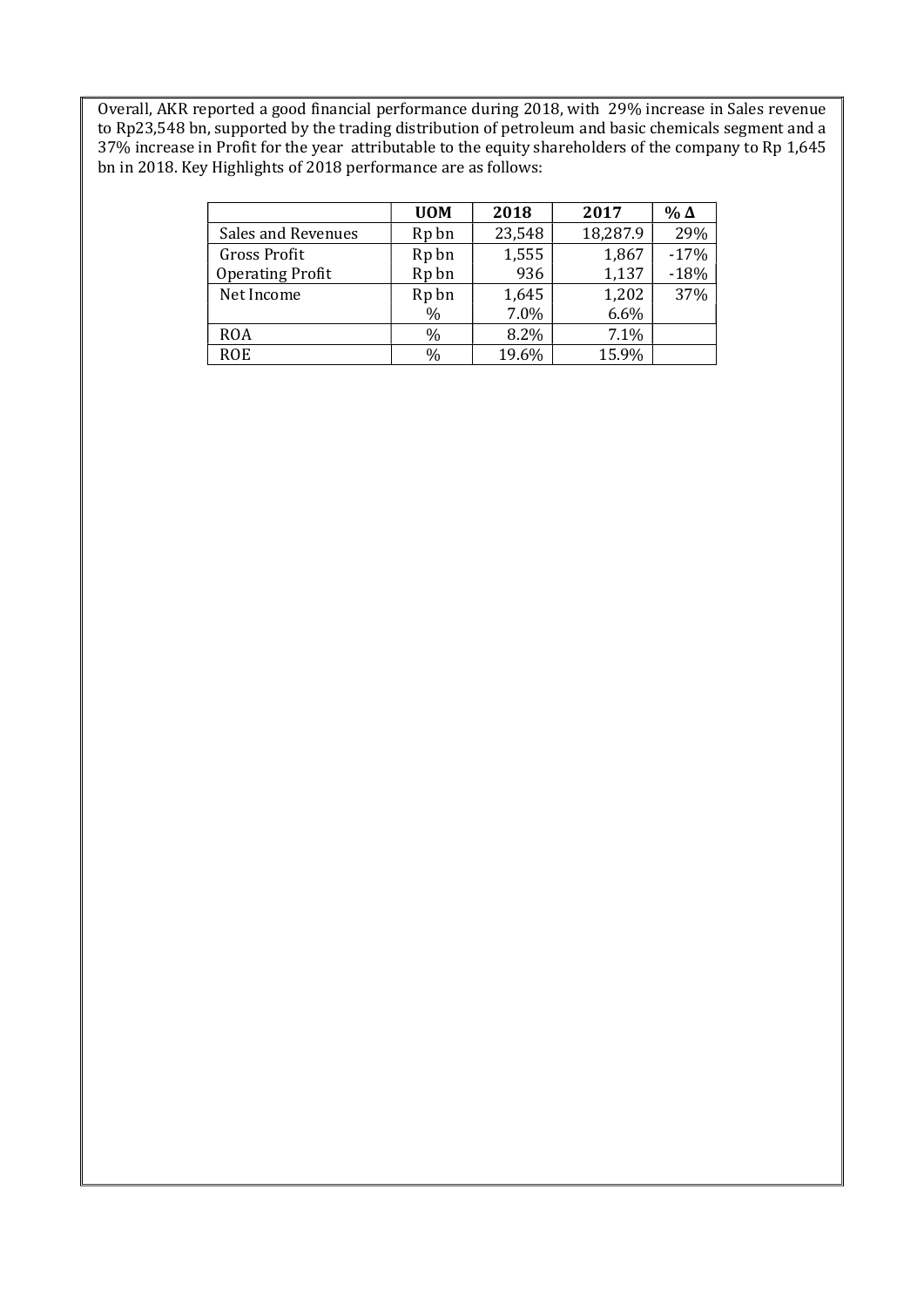## 2. Approval for the proposed plan of the Company's Net Income usage for the fiscal year ended December 31, 2018.

Explanation: With respect to above mentioned agenda, the AGM will discuss and decide regarding the appropriation of the company's net income for year ended on December 31, 2018. Based on the legislation set in (i) Articels 22 verse 1 of Company's Articles of Association and (ii) Article 70 and Article 71 verse (1) the Law of Limited Liabilities Companies No. 40 year 2007 ("UUPT"), the use of company's net income is to be decided in GMS.

## Explanatory statement:

The Profit (loss) for the year ended 31st December 2018 attributable to equity holders of the parent entity is Rp 1,645 billion. The Board of Directors proposed that the appropriation be as follows :

- i. Appropriation of Rp 200 million towards the general reserve of the Company
- ii. The company has a dividend policy to payout a minimum of 30% provided the Net Profit is higher that Rp 50 billion. The Company over the past decade has consistenly paid a dividend in excess of 30% . For the year 2018, the Company proposes to pay a cash dividend of Rp 240 per share equivalent to approximately Rp963 billion or 59% of Net Profit attributable to equity holders subject to set off of interim dividend paid. The Company had paid an interim dividend for the year 2018 of Rp120 per share equivalent to approximately Rp481 billion on August 3, 2018. Therefore, if approved, the remaining cash dividend of Rp 120 /share shall be paid within 30 days from the date of approval. The Board of Directors have evaluated the cash flow requirements and recommend the AGM to approve payment of the dividend proposed.

Below are figures of dividend payment from the year 2014 – until 2018:

| Rp/share | <b>Rp billion</b> | % payout |
|----------|-------------------|----------|
| 80       | 313               | 39%      |
| 120      | 474               | 46%      |
| 120      | 479               | 47%      |
| 200      | 801               | 67%      |
| 240      | 963               | 59%      |
|          |                   |          |

\* subject to AGM approval

iii. The unappropriated portion of Net profit attributable to equity holders shall be used for internal funding requirement of the Company.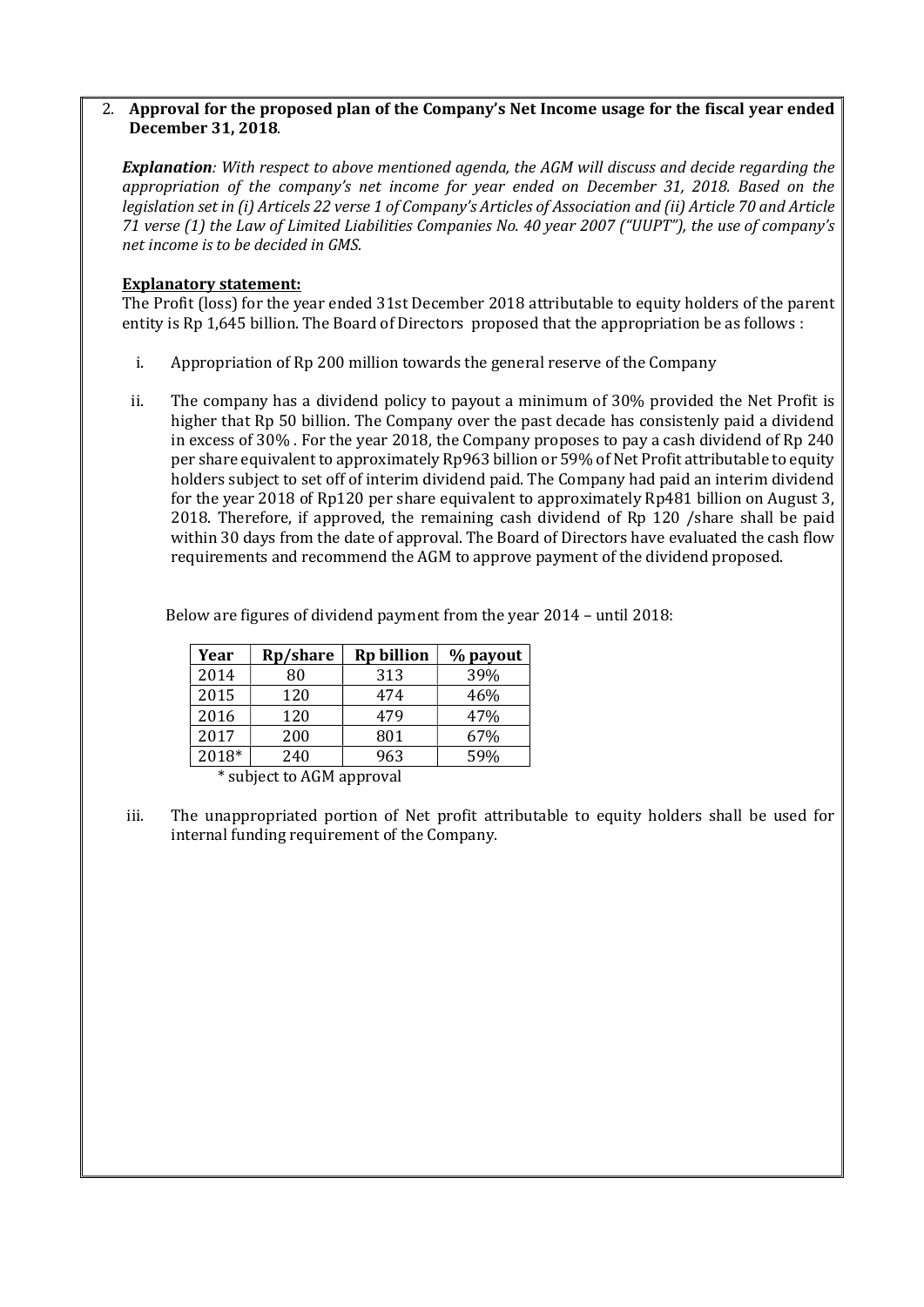## 3. Appointment of Independent Public Accountant Firm to conduct audit of the books of the Company for the financial year ending December 31, 2019.

Explanation: With respect to above mentioned agenda, the AGM will discuss regarding the appointment of Independent Public Accountant, registered with Financial Services Authority ("OJK") who will be appointed to conduct audit of the books of the account for fiscal year ending on December 31, 2019. The Company seeks approval from shareholders to authorize the Board of Commissioners of the Company to appoint the public accountant, with the condition that the public accountant appointed shall be registered with OJK and delegate authority to determine the amount of honorarium payable.

## Explanatory statement :

This agenda is for the appointment of an Independent Public Accountant to audit the Company's books for the fiscal year 2019. Purwantono, Sungkoro & Surja, a member of Ernst & Young Global Limited, which is registered with OJK and who audited the Company's accounts in the financial year 2018 being eligible and also have expressed their interest in being re-appointed as the Independent public accountant for the financial year ending December 31, 2019.

The Board of Commissioners are satisifed with the services rendered in the previous years and being one of TOP 4 audit firms in the World, recommend the re-appointment of Purwantono, Sungkoro & Surja, a member of Ernst & Young Global Limited, to audit the books of accounts for the fiscal year 2019.

The total amount of honorarium paid for the audit of the Company during 2018 to the Public accountant is Rp 1,360,000,000.

| The table below shows the Accountant and Public Accountant Firm that conducted the Company's            |
|---------------------------------------------------------------------------------------------------------|
| Financial Audits for the past five years and the cost incurred as also disclosed in Annual Report 2018: |
|                                                                                                         |

| <b>Fiscal</b> | <b>Public Accounting Firm Name</b>           | <b>Auditor Name</b> | Fee               |
|---------------|----------------------------------------------|---------------------|-------------------|
| Year          |                                              |                     |                   |
| 2018          | KAP Purwantono, Sungkoro & Surja (Members of | Benyanto Suherman   | Rp. 1,360,000,000 |
|               | Ernst & Young Global Limited)                |                     |                   |
| 2017          | KAP Purwantono, Sungkoro & Surja (Members of | Benyanto Suherman   | Rp. 1,310,000,000 |
|               | Ernst & Young Global Limited)                |                     |                   |
| 2016          | KAP Purwantono, Sungkoro & Surja (Members of | Feniwati Chendana,  | Rp1,245.000.000   |
|               | Ernst & Young Global Limited)                | <b>CPA</b>          |                   |
| 2015          | KAP Purwantono, Sungkoro & Surja (Members of | Feniwati Chendana,  | Rp1,198,500,000   |
|               | Ernst & Young Global Limited)                | <b>CPA</b>          |                   |
| 2014          | KAP Purwantono, Suherman & Surja (Members of | Feniwati Chendana,  | Rp1,150,000,000   |
|               | Ernst & Young Global Limited)                | <b>CPA</b>          |                   |

In case the appointed Independent Public accountant is not able to perform its duties for any reason, the Company seeks approval from shareholders to authorize the Board of Commissioners of the Company to appoint a replacement for appointed public accountant for the financial year ending December 31, 2019 and to determine the amount of honorarium and other requirements.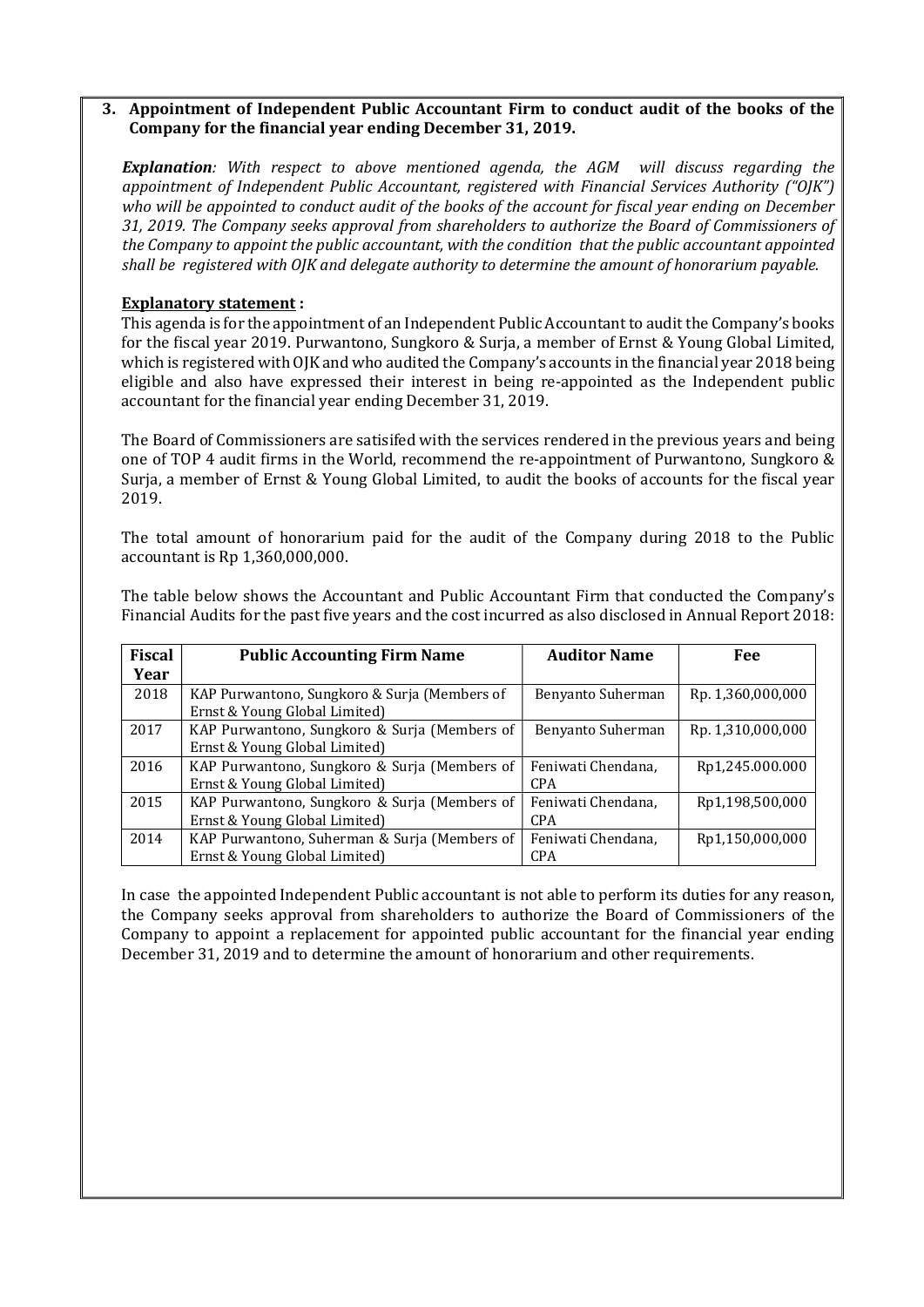#### 4. Change to the composition of the Board of Management of the Company.

**Explanation**: With respect to above agenda, the Company seeks an approval from Shareholders to change: (i) the composition of the Board of Commissioners. According to the Articles 15 verse 7 the regulations of OJK No. 32/POJK.04/2014 regarding the Plan and Implementation of General Meeting of Shareholders of Public Company ("POJK No. 32"); the curriculum vitae of candidate of Board of Commissioners of the Company which will be presented at the Meeting is available on the website of the Company from the invitation of Meeting until the date of the Meeting; and (ii) the nomenclature of the Board of Directors of the Company related to the position of Independent Director.

## Explanatory statement :

With respect with agenda (i) the Company proposes to effect changes to the Board of comissioners by accepting resignation of Commissioner resigning and appointment of New commissioner in his place:

Mr. Mahendra Siregar, Commissioner of the Company has served notice to the Company on 28 February 2019 of his desire to be relieved from the duties as Commissioner of Company wef from the date of this Annual General Meeting as he has been appointed by the President of the Republic of Indonesia as the Ambassador of the Republic of Indonesia to the United States in Washington DC;

The Board of Commissioners and the Majority shareholder propose the appointment of Mr. Agus D.W. Martowardojo as a Commissioner of the Company.

Curriculum vitae of Candidate of BOC member is available at: http://www.akr.co.id/newsdetail/curriculum-vitae-of-candidate-of-boc-member. Mr. Martowardojo previously served as Governor of the Indonesian Central Bank (2013-2018) and Finance Minister under President Susilo Bambang Yudoyono (2010-2013). He has experience of over 30 years in financial industry, including as a CEO of Bank Mandiri, the largest bank in Indonesia.

With respect to the agenda (ii)" the Company proposes to change *nomenclature of the Board of* Directors of the Company related to the position of Independent Director."

On 26 December 2018, IDX issued the new listing rule Decree of the Board of Directors of IDX No. Kep-00183/BEI/12-2018 (available for download on : https://www.idx.co.id/enus/regulation/listing-regulation/ ).

The new Rule provides new requirements for listing on the IDX and introduces some important changes and clarifies several items that are not clearly regulated under the old rule, one of them being adjustment of the Corporate Governance Provisions relating to the Independent Director :

In New Listing Regulation, IDX has revised the corporate governance provisions with regard to the independent commissioner, independent director, audit committee, internal audit unit, and corporate secretary. This is to avoid overlapping rulings among capital market authorities as OJK has issued specific regulations governing similar matters. IDX will hence follow OJK regulations on corporate governance requirements.

Financial Services Authority (OJK) Regulation No. 33/2014, states that independent Commissioners who monitor and advise the board of directors should comprise at least 30 percent of the board of commissioners and are members of the auditing committee.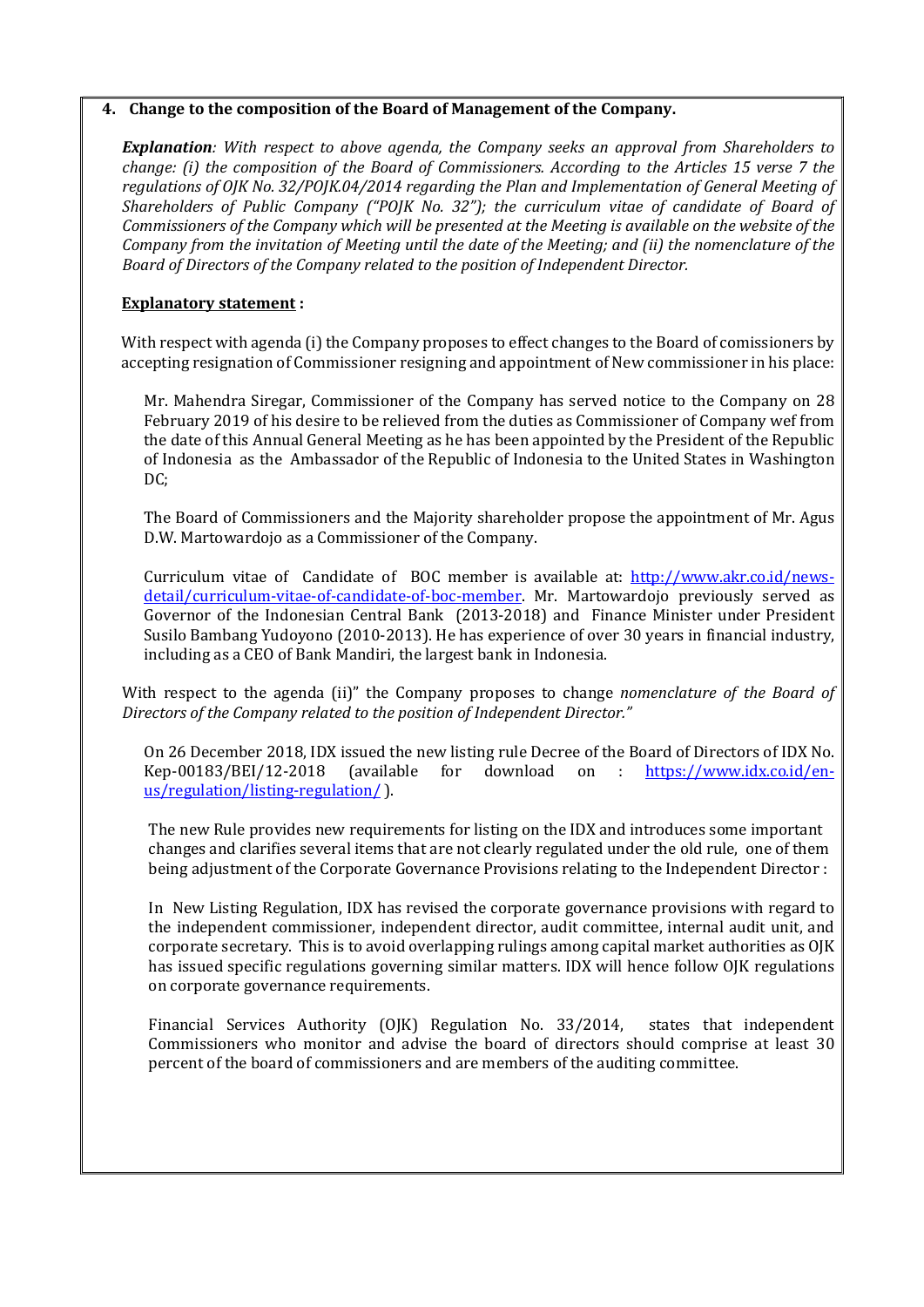The Indonesia Stock Exchange (IDX) issued a regulation on December 27, 2018 stating that as good governance would be maintained through independent commissioners, who have betterdefined roles than independent directors and hence in order to avoid overlap and duplication of positions, required all publicly listed companies to remove the position of independent director from their Board of directors.

To comply with the above regulation issued by IDX it is proposed that the nomenclature of the Independent Director of the Company Mr. Arief Budiman Utomo, who was appointed by AGM dated May 5, 2015 be changed from that of "Independent Director" to "Director".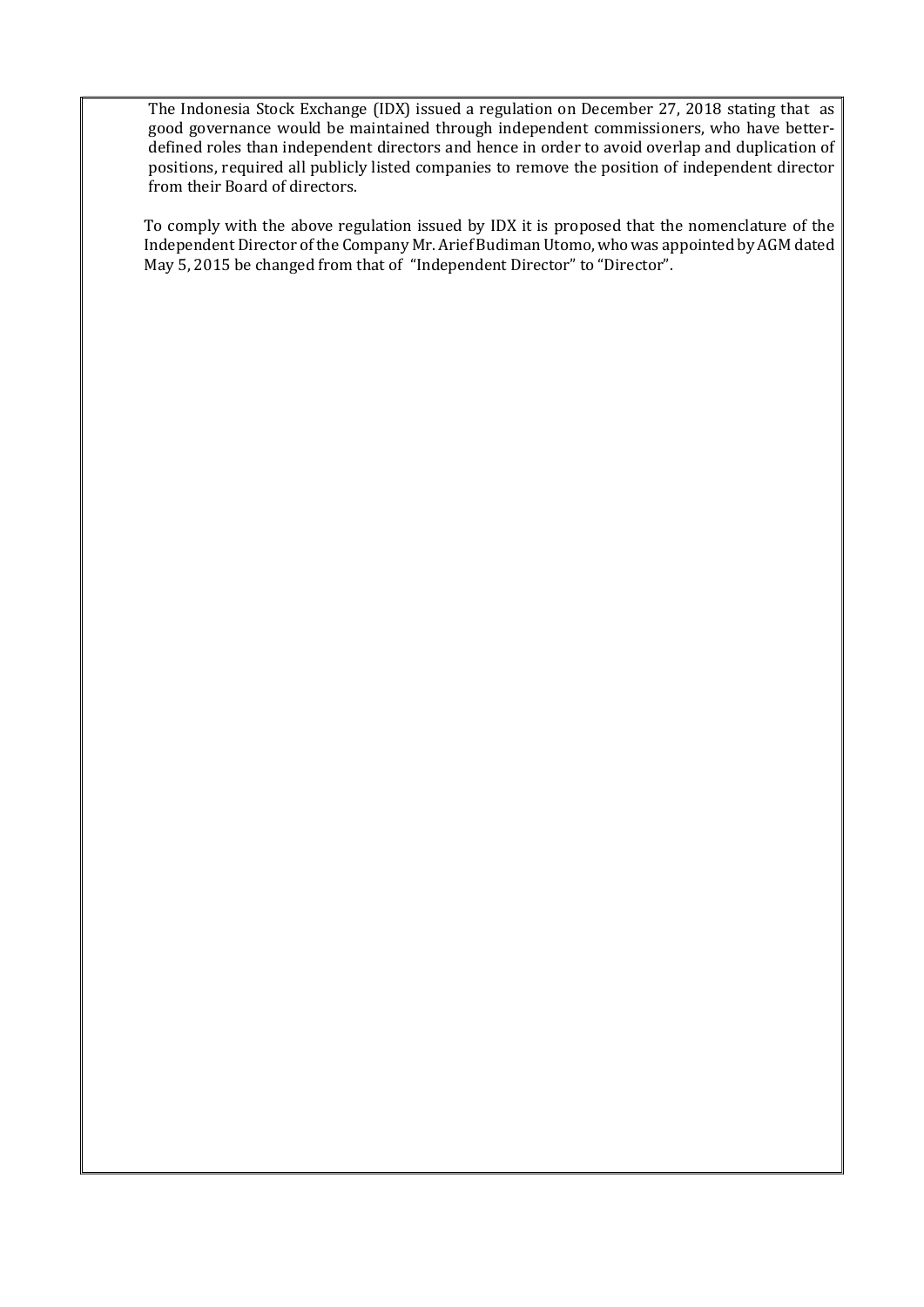## 5. Determination on salaries and other allowances of the members of the Board of Directors as well as honorarium and other allowances for the members of the Board of Commissioners.

**Explanation**: With respect to above agenda, the Company proposes to the meeting to determine the salaries and allowance of Board of Directors and honorarium and benefit of Board of Commissioners.

#### Explanatory statement :

This agenda is to approve :

.

- a. Determination on honorarium and other allowances for the Board of Commisioners and to authorize the President Commissioner to determine the distribution of honorarium among the members of the Board of Commissioners, by taking into account the opinion of the Company's Remuneration and Nomination Committee.
- b. Delegation of authority to the Company's Board of Commissioners to determine the salary and other allowances for each member of the Board of Directors, by taking into account the opinion of the Company's Remuneration and Nomination Committee.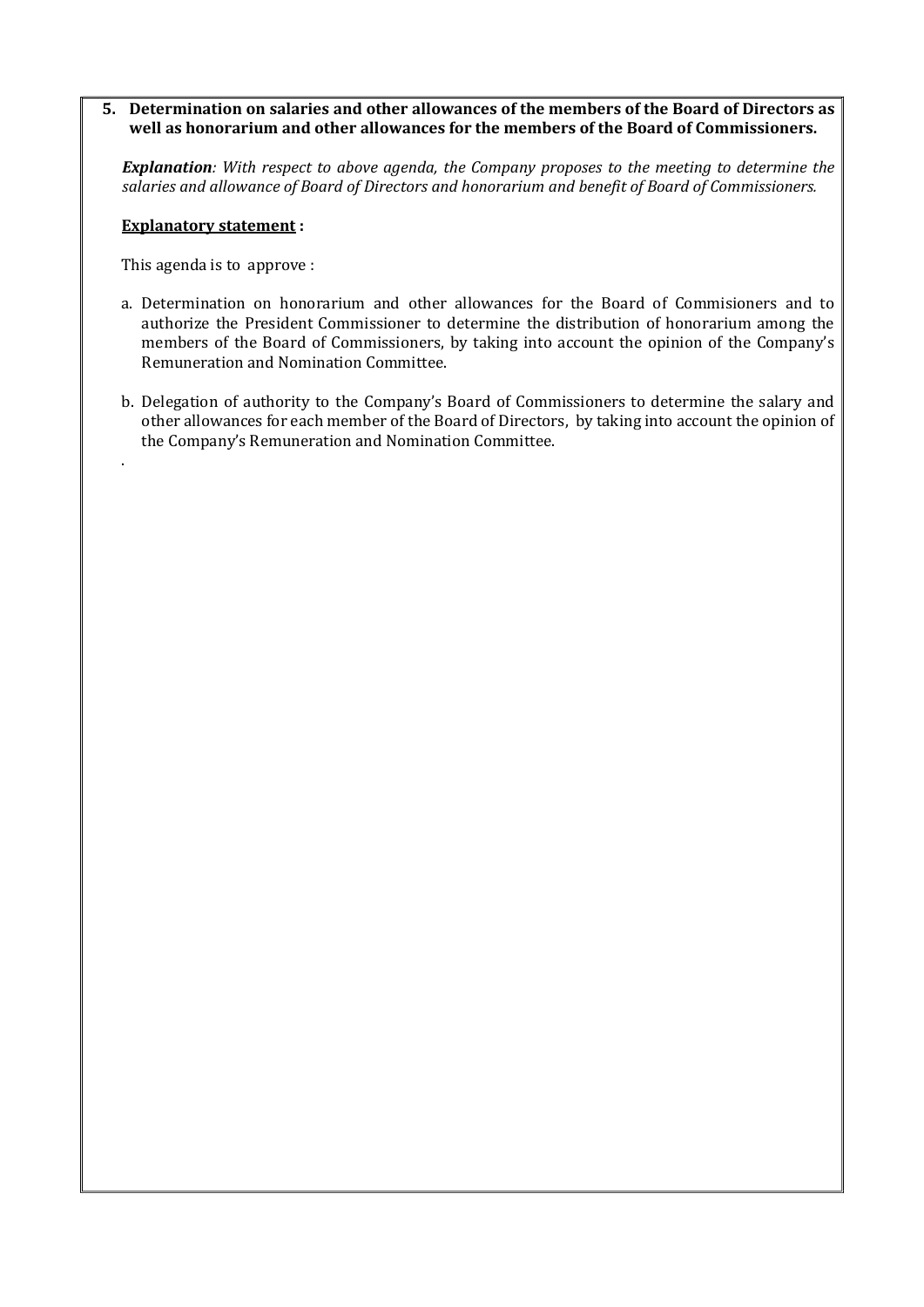## EGMS:

1. Approval of changes to (i) article 3 of the Company's Articles of Association subject Business Purposes, Objectives and Activities, in order to the fulfillment of the terms and conditions of Government Regulation Number 24 year 2018 regarding the Electronic Integrated Business Licensing Services and the addition of supporting business activities of the Company; and (ii) provisions in article 18 of the Company's Articles of Association subject the Board of Commissioners as realignment with OJK Regulation No. 33/POJK.04/2014 regarding Board of Directors and Board of Commissioners of Public Company.

**Explanation**: With respect to above agenda, the Company seeks an approval from Shareholders to amend:

(i) article 3 of the Company's Articles of Association subject Business Purposes, Objectives and Activities, in order to the fulfill the terms and conditions of Government Regulation Number 24 year 2018 regarding the Electronic Integrated Business Licensing Services,

This change therefore does not constitute changes of main business activities as set forth in Bapepam-LK Regulation No. IX.E.2 regarding Material Transaction and the Changes of Main Business Activities; and

(ii) provisions in article 18 of the Company's Articles of Association relating to minimum number of members of Board of Commissioners to align with OJK Regulation No. 33/POJK.04/2014 regarding Board of Directors and Board of Commissioners of Public Company.

#### Explanatory statement :

With regards to (i), this Resolution is to approve changes to article 3 of the Company's Articles of Association regarding Business Purposes, Objectives and Activities.

Government of Indonesia has implemented Online Single Submission System (https://www.oss.go.id/oss/#) set forth by Government Regulation No. 24 Year 2018 regarding Electronic Integrated Business Licensing Services, on 21 June 2018. To obtain any permit according to the new regulation; the government requires that the purpose, objectives and business activities stated in the Company's article of association have to be in accordance to the list of activities registered in the **new Indonesian Business Field Classifications** (*Klasifikasi Baku* Lapangan Usaha Indonesia – KBLI 2017) and /or provisions of legislation from relevant agencies. Hence, we are seeking to amend article 3 of the Company's Articles of Association, specifically on the business purpose, objective and activities of the company.

With regards to (ii) explanation is as follows :

It is proposed that the Provisions in article 18 of the Company's Articles of Association regarding the Board of Commissioners may be realigned with OJK Regulation No. 33/POJK.04/2014 regarding Board of Directors and Board of Commissioners of Public Company.

OJK Regulation No. 33/POJK/04/2014 chapter 3, article 20 states as follows:

(1) The Board of Commissioners shall at least consist of 2 (two) members.

(2) If the Board of Commissioners consists of 2 (two) members, 1 (one) of them shall be an Independent Commissioner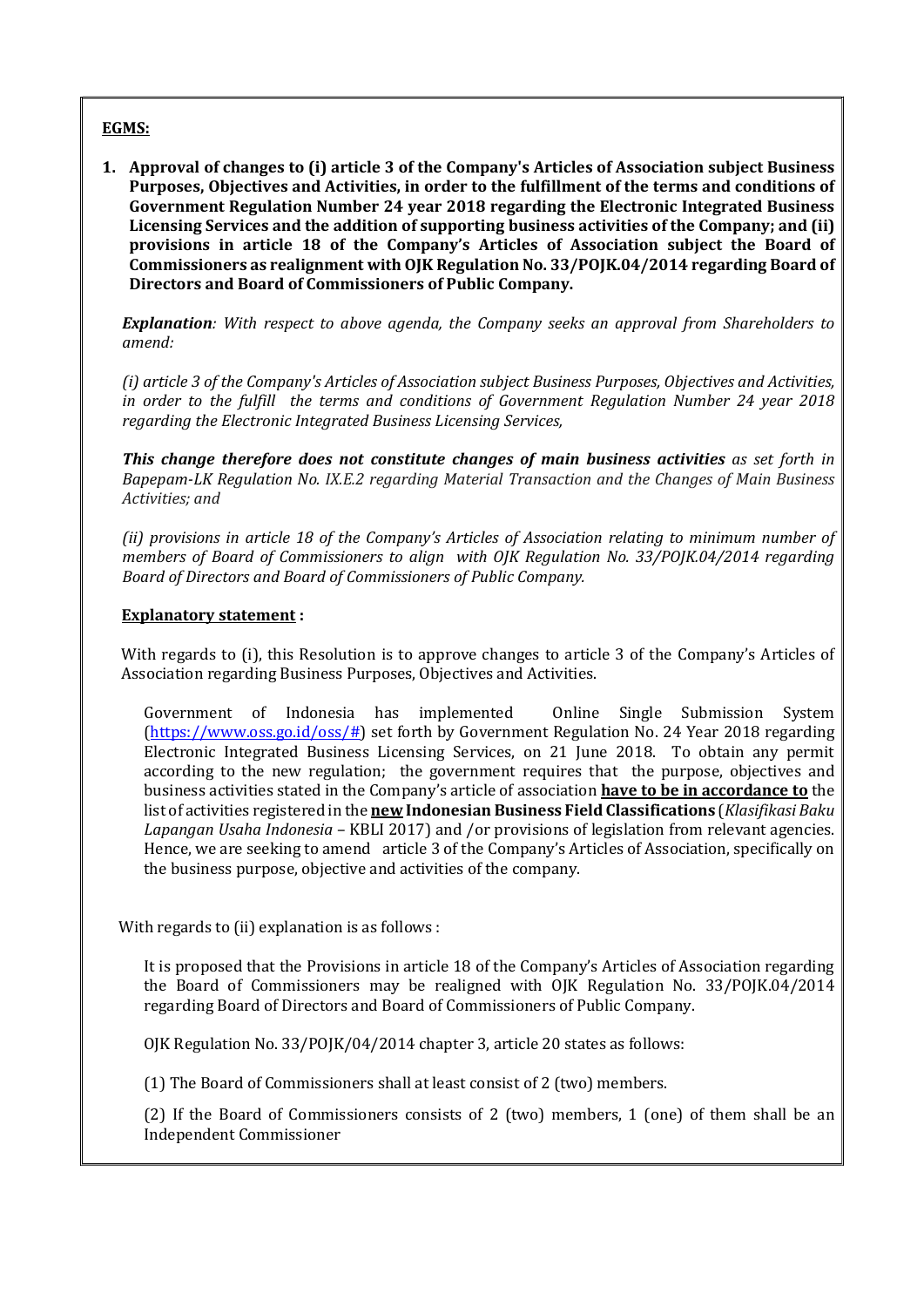The Company's Current Articles of Association states that the Board of Commissioners shall consist of at least 3 (three) members; If this revision is approved the Articles of the Company will be amended to provide for Board of Commissioners to consist at least 2 (members).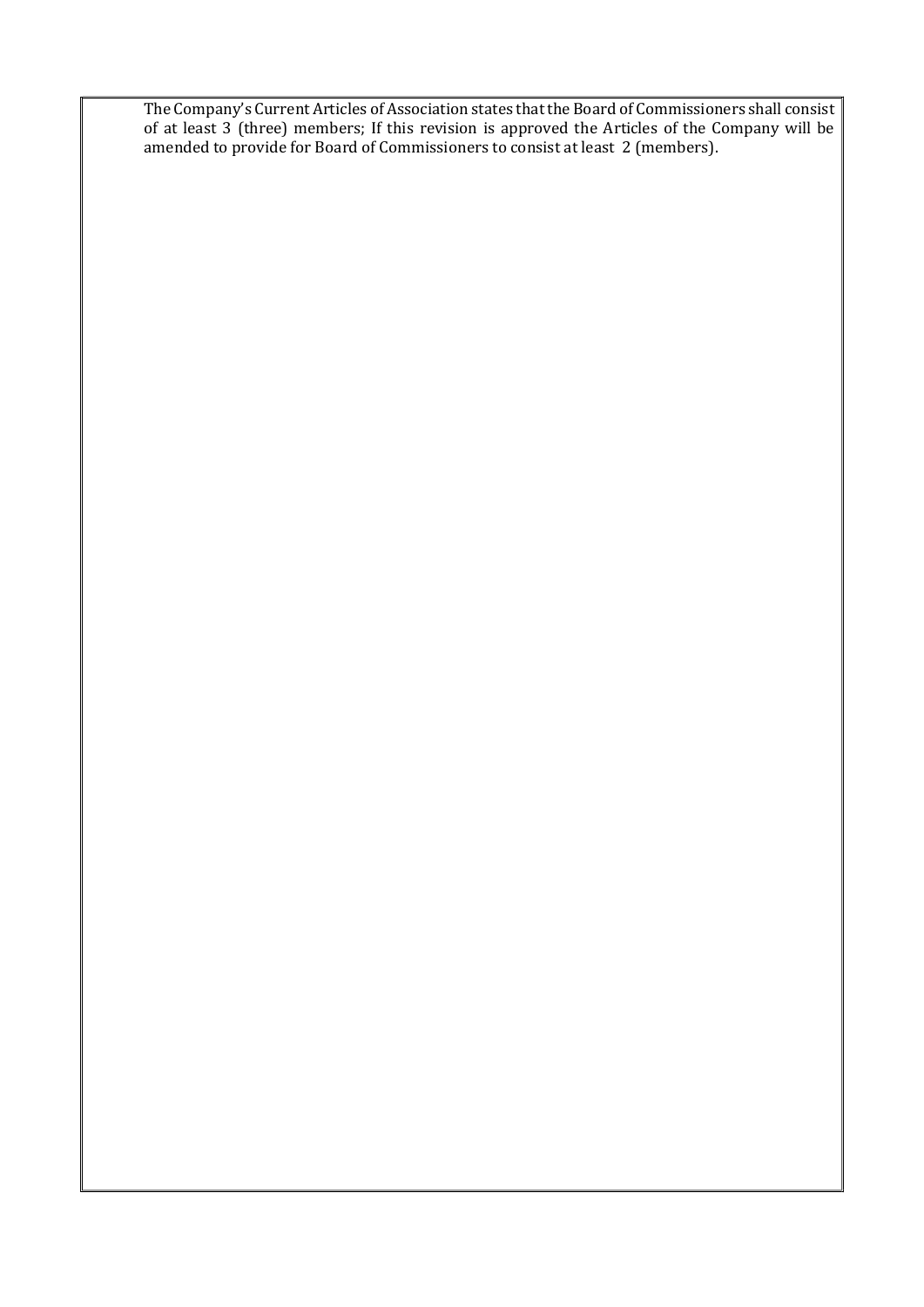2. Approval to grant authorization to the Board of Commissioners for every increase in issued/paid up of the Company in connection to the exercise of option with regard to the MSOP program, including adjusting to the number of Options if there is a stock split which has been decided by the Annual General Meeting of Shareholders and conducted under the provisions of legislation in force.

Explanation: With respect to above mentioned agenda, the EOGM will discussed and decide upon granting of authority to the Board of Commissioners of the Company to implement the decisions of the GMS regarding the increase in issued/paid up capital of the Company in accordance with Article 41 paragraph 1 and 2 UUPT.

## Explanatory Statement:

The MSOP program has been approved during Extraordinary General Meeting of Shareholders held during the year 2015.

The Company seeks approval of EGMS to amend the Articles of Association to increase the Paid up share capital based on the number of options exercised and grant the authority to Board of Commissioners to file necessary documents to give effect to the resolutions of the AGM subsequent to the exercise of options under MSOP program. The authority granted to Board of Commissioners is for the period of one (1) year therefore it needs to be extended every year. We provide brief details of the MSOP 2015 program for the period of April 2016- April 2019 as follows:

| <b>MSOP</b> | Number of  | Exercise | Number of     | Number of            | Number of            |
|-------------|------------|----------|---------------|----------------------|----------------------|
| Program     | Option     | Price    | <b>Option</b> | <b>Option Shares</b> | <b>Option Shares</b> |
|             |            |          | <b>Shares</b> | Not Yet Exercised    | Not Taken Up As      |
|             |            |          | Exercised     |                      | Per 8 April 2019     |
| 1(2015)     | 30,000,000 | Rp 5,355 | 22,745,750    |                      | 7,254,250            |
| II(2016)    | 30,000,000 | Rp 6,096 | 6,041,000     |                      | 23,959,000           |
| III (2017)  | 30,000,000 | Rp 6,461 | 45,000        | 24,000,000           | 5,955,000            |

After the AGM on 3 May 2018, there was no exercise until 8 April 2019. The implementation of MSOP 2015 program for the that period is as follow:

| MSOP Program 2015        | 1-8 October 2018 | 1-8 April 2019 |
|--------------------------|------------------|----------------|
| (2015)                   |                  |                |
| II (2016)                |                  |                |
| III(2017)                |                  |                |
| Jumlah                   |                  |                |
| % additional new shares  | $0\%$            | 0%             |
| Total outstanding shares | 4,014,694,920    | 4,014,694,920  |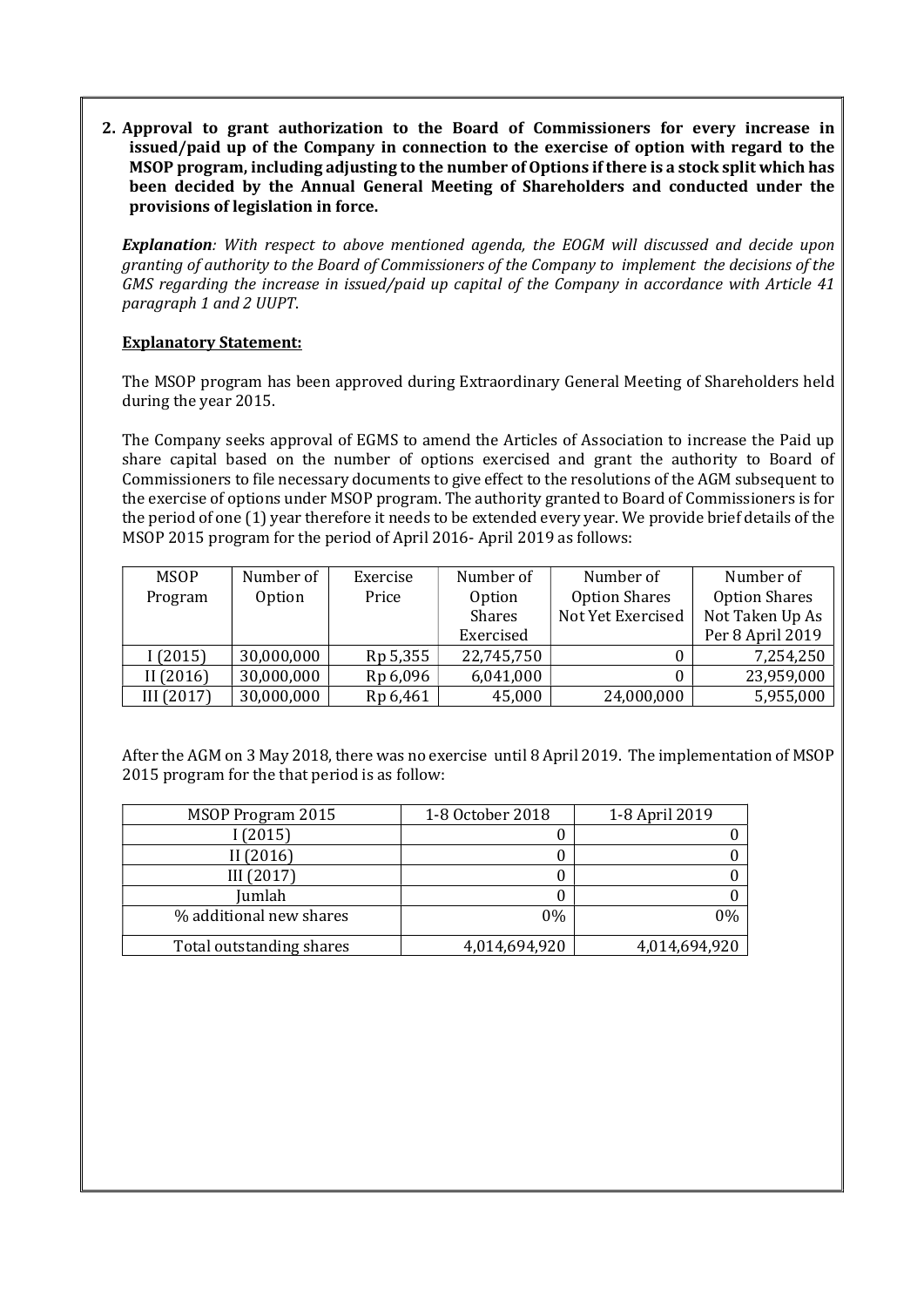#### Note:

- 1. The Meeting Announcement have been submitted by the Company through the daily newspaper Bisnis Indonesia, Indonesia Stock Exchange website and Company website www.akr.co.id on Friday, dated on March 22, 2019.
- 2. The Company does not send a separate invitation letter to shareholders, therefore this announcement is in accordance with Article 11 paragraph 7 (a) of the Articles of Association of the Company and serves as official invitation to the Shareholders.
- 3. Shareholders who are entitled to attend or be represented at the Meeting are:
	- a. For shares of the Company which are not deposited in Collective Custody:

Shareholders or legal proxies of shareholders of the Company whose names are registered in the Register of Shareholders of the Company as of April 5, 2019 at the latest 04.00 p.m. (Western Indonesian Time) at PT Raya Saham Registra, Securities Administration Bureau of the Company domiciled in Jakarta and located at Gedung Plaza Sentral, 2nd Floor Jl. Jend. Sudirman Kav. 47-48 Jakarta 12930 Indonesia, Phone: 62-21-2525666, Facsimile: 62-21- 2525028 (Biro Adminstrasi Efek or "BAE");

b. For shares of the Company which are deposited in Collective Custody:

Only the shareholders or legal proxies of the shareholders of the Company whose names are registered with the account holder or custodian bank at PT Kustodian Sentral Efek Indonesia ("KSEI") as of April 5, 2019 at the latest 04.00 p.m. (Western Indonesian Time). For KSEI securities account holders in Collective Custody, they are required to give the Register of Shareholders to KSEI in order to obtain Written Confirmation for the Meeting (Konfirmasi Tertulis Untuk Rapat or "KTUR").

- 4. Shareholders or their proxies who will attend the meeting are kindly requested to bring and submit the copy of the Collective Share Certificate and Identity Card or other valid identification to the officers of the Company's BAE, prior to entering the meeting room. The Shareholders in collective custody shall bring KTUR which can be obtained through exchange members or custodian bank.
- 5. a. Shareholders who are unable to attend the meeting can be represented by the proxies by bringing a valid power of attorney as determined by the Company's Board of Directors which rules that a member of the Board of Directors, Board of Commissioners and the staff members, is eligible to act as proxy to shareholders in this meeting, having set that the votes that they cast will not be counted during the voting session.

b. Proxy forms can be obtained during the business hours in the office of BAE, which is PT Raya Saham Registra, Securities Administration Bureau of the Company domiciled in Jakarta and located at Gedung Plaza Sentral, 2nd Floor Jl. Jend. Sudirman Kav. 47-48 Jakarta 12930 Indonesia, Phone: 62-21-2525666, Facsimile: 62-21-2525028.

- 6. All the Power of Attornies must be received by the Board of Directors at the office of the BAE at the address as stated in item 5.b above, no later than three (3) working days prior to the date of the Meeting by 04.00 pm.
- 7. For Shareholders in the form of legal entities such as limited liability companies, cooperatives, foundations or pension funds are required to bring a copy of their completed Articles of Association.